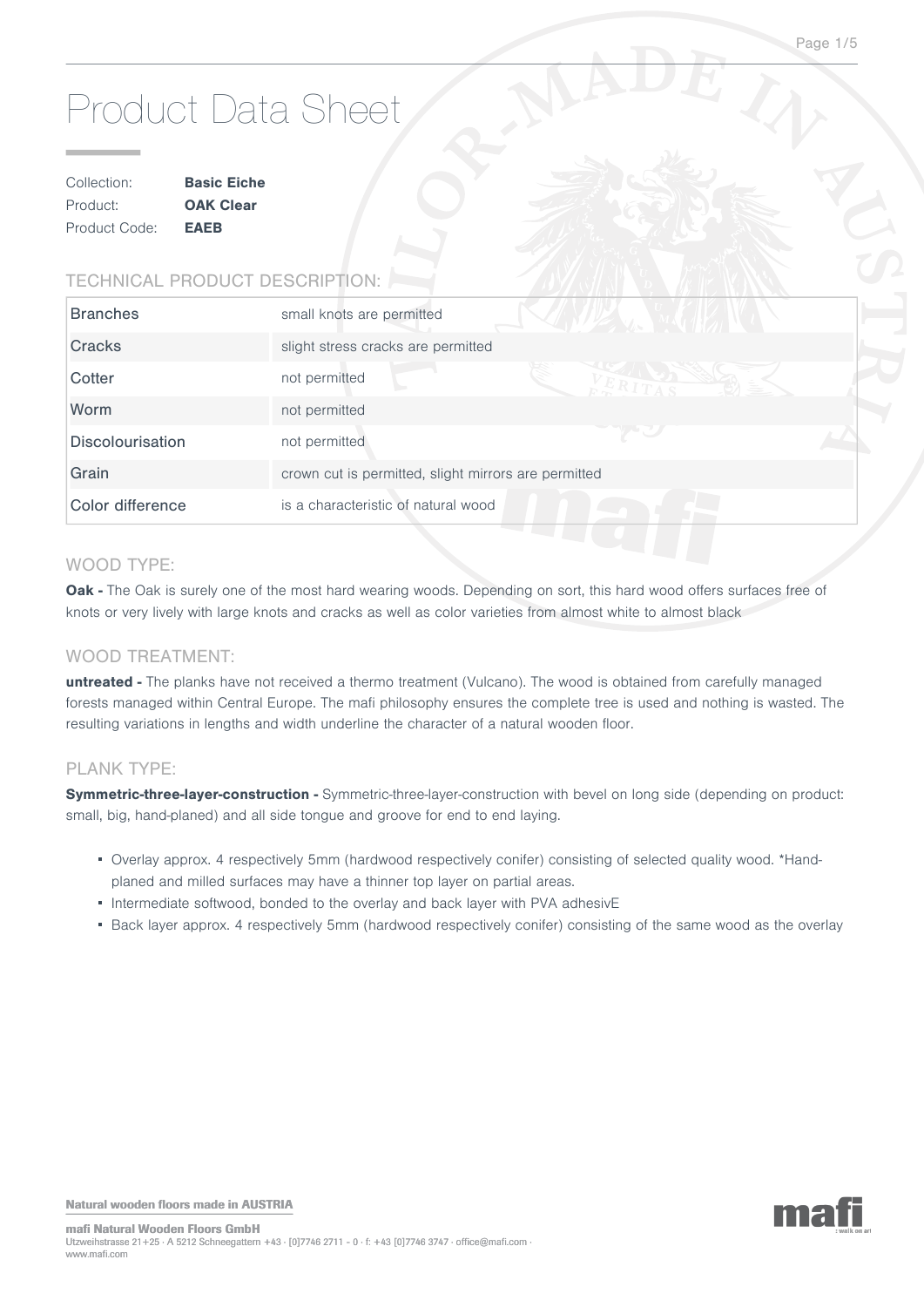## AVAILABLE DIMENSIONS:

| 1800/2000/2400 x 260/280/300 x 19 |  |  |
|-----------------------------------|--|--|
| 1800/2000/2400 x 155 x 16         |  |  |
| 1800/2000/2400 x 155 x 19         |  |  |
| 1800/2000/2400 x 185 x 16         |  |  |
| 1800/2000/2400 x 185 x 19         |  |  |
| 1800/2000/2400 x 240 x 16         |  |  |
| 1800/2000/2400 x 240 x 19         |  |  |

# SURFACE:

The surface finishing of mafi natural wooden flooring is done exclusively with natural oils, which cure oxidatively. These oils consist of naturally renewable raw materials and are 100% biodegradable. Natural oils are harmless and generally antiallergenic. They provide a pleasant surface and a natural optical appearance of wood.

To obtain the desired visual appearance and quality, each mafi natural wooden floor is oiled twice. This is the reason why we distinguish between:

- $\blacksquare$  Production surface  $\blacksquare$  professionally preoiled surface ex works
- **Installed surface** = professionally re-oiled surface after the flooring is laid.

Exception: All floors of the Domino collection are delivered with a raw surface. There are some defined criteria from mafi for the installed surface. These should be completed by the certified partners of mafi to ensure a guarantee.

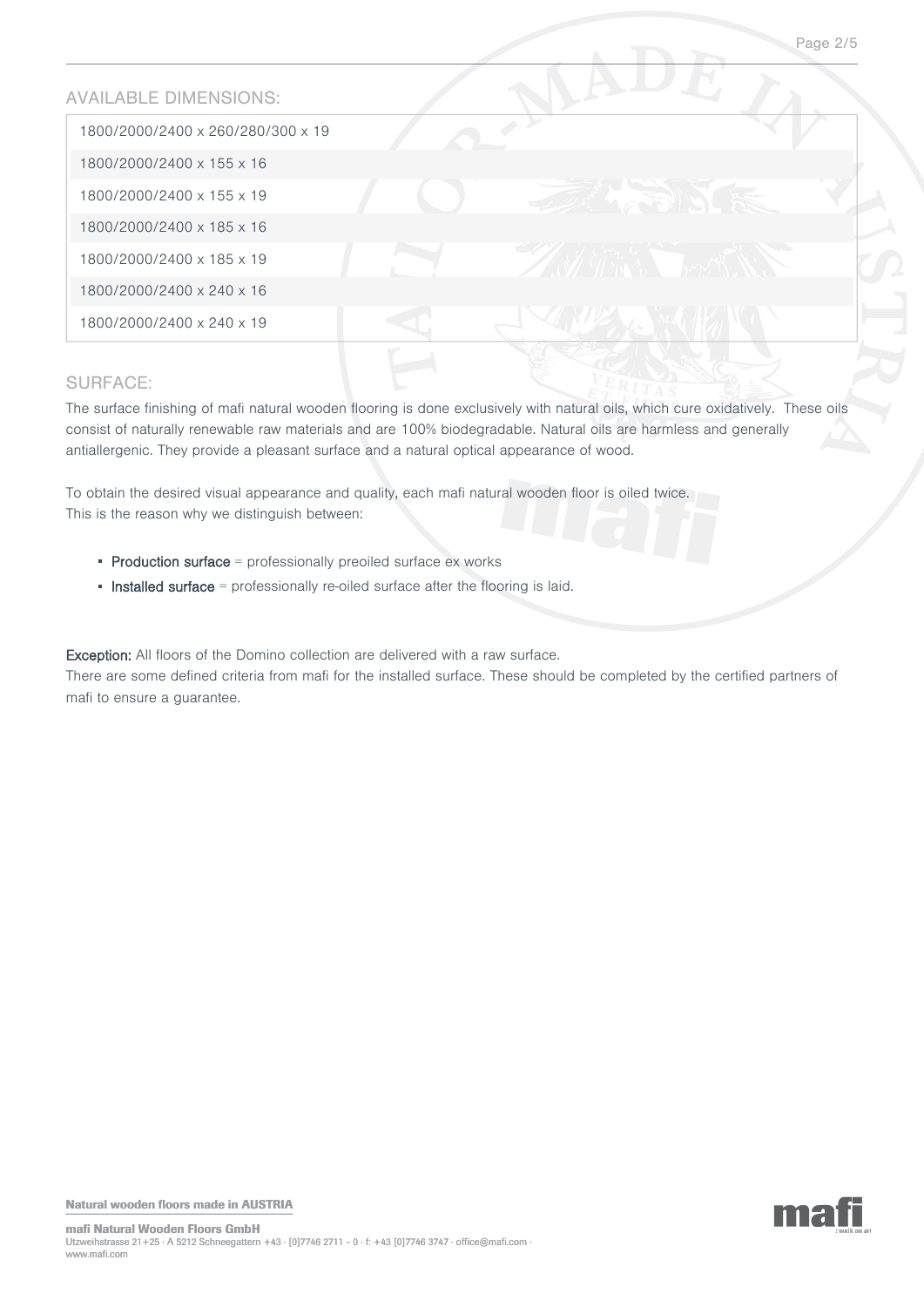## AVAILABLE SURFACE TREATMENT:

**brushed / graphite grey oil:** By brushing wood, it gets a characteristic surface structure depending on its naturally grown wood grain. graphite grey oiled - the two-time application of the oil leads to an intense and dark grey tone in graphite optical

**brushed / basalt grey oil:** By brushing wood, it gets a characteristic surface structure depending on its naturally grown wood grain, basalt grey oiled – the two-time application of the oil leads to an intense and light grey tone in basalt optical

**brushed / grey oil:** By brushing wood, it gets a characteristic surface structure depending on its naturally grown wood grain, grey oiled - grey pigments in the oil make the wood appear weathered.

**brushed / 1x natural oil/1x white oil:** By brushing wood, it gets a characteristic surface structure depending on its naturally grown wood grain. 1x natural oiled/1x white oiled - the plank is treatded one time with natural oil and one time with white oil. Therefore the surface has a mixed shade of light yellow.

**brushed / natural oil:** By brushing wood, it gets a characteristic surface structure depending on its naturally grown wood grain. natural oiled - the natural oil intensifies the colour and grain of the wood.

**brushed / white oil:** By brushing wood, it gets a characteristic surface structure depending on its naturally grown wood grain. white oiled - white pigments in the oil brighten the floor.

**brushed / extreme white oil:** By brushing wood, it gets a characteristic surface structure depending on its naturally grown wood grain. extreme white oiled - repeated use of white oil intensifies the light appearance.

**heavily brushed / graphite grey oil:** By heavily brushing it, the wood gets a very intensive surface structure depending on its naturally grown wood grain. graphite grey oiled - the two-time application of the oil leads to an intense and dark grey tone in graphite optical

**heavily brushed / basalt grey oil:** By heavily brushing it, the wood gets a very intensive surface structure depending on its naturally grown wood grain. basalt grey oiled – the two-time application of the oil leads to an intense and light grey tone in basalt optical

**heavily brushed / grey oil:** By heavily brushing it, the wood gets a very intensive surface structure depending on its naturally grown wood grain. grey oiled - grey pigments in the oil make the wood appear weathered.

**heavily brushed / 1x natural oil/1x white oil:** By heavily brushing it, the wood gets a very intensive surface structure depending on its naturally grown wood grain. 1x natural oiled/1x white oiled - the plank is treatded one time with natural oil and one time with white oil. Therefore the surface has a mixed shade of light yellow.

**heavily brushed / natural oil:** By heavily brushing it, the wood gets a very intensive surface structure depending on its naturally grown wood grain. natural oiled - the natural oil intensifies the colour and grain of the wood.

**heavily brushed / white oil:** By heavily brushing it, the wood gets a very intensive surface structure depending on its naturally grown wood grain. white oiled - white pigments in the oil brighten the floor.

**heavily brushed / extreme white oil:** By heavily brushing it, the wood gets a very intensive surface structure depending on its naturally grown wood grain. extreme white oiled - repeated use of white oil intensifies the light appearance.

### UNDERFLOOR HEATING:

Nearly all mafi natural wooden floors are suitable for underfloor heating systems. Only exceptions are Larch Country, Larch Country Vulcano and Vulcano Rosso). Please have a look into the [installation instructions](http://www.grafikartelier.com/MAFI_INSTALL_VERLEGEFIBEL_2012.pdf) for detailed information. With a room temperature of 21°C the floor´s surface temperature should be maximum 27°C.

ADHESIVE (PVA):

Natural wooden floors made in AUSTRIA



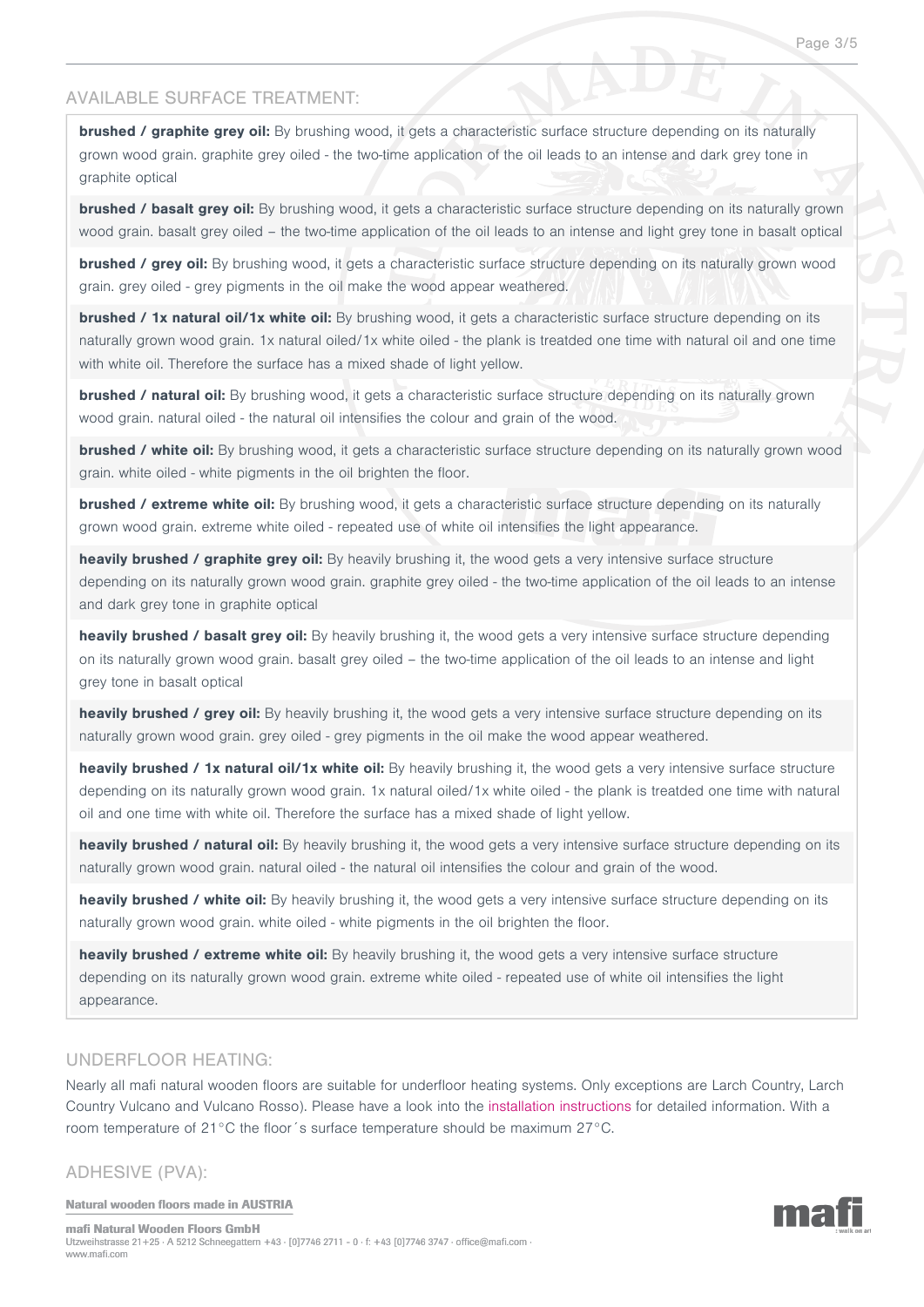mafi natural wooden floors are exclusively glued together with casein adhesive. It is manufactured with water, carbon, lime, acetic acid and without any use of formaldehyde and solvents. PVA, the principal component for casein adhesive is used for packaging food and therefore it is free of any poisonous category.

# MOISTURE CONTENT OF THE WOOD:

The moisture content of mafi natural wooden floors is between 6 – 8 % ex works. (exception: all Vulcano floors are between 2 – 5 %). This is guaranteed through special analyzers which are continuously calibrated.

# TONGUE AND GROOVE:

The width of each tongue and groove is circa 4mm. It is about keyway. Tongue and groove is on all sides for easy installation.

Exception: All floors of the Domino collection are delivered glued on a net without tongue and groove.

## INSTALLATION:

mafi natural wooden floors can be installed floatingly, with floor joists or by gluing. Please take the [mafi](http://www.grafikartelier.com/MAFI_INSTALL_VERLEGEFIBEL_2012.pdf) [installation instructions](http://www.grafikartelier.com/MAFI_INSTALL_VERLEGEFIBEL_2012.pdf) into consideration.

## USAGE:

All mafi natural wood floors comply with CE directives in accordance with **ÖNORM EN 14342.**

**P1 / P2 / O:** P1 Suitable for low and medium traffic: bedroom, children's room, lounge, etc. P2 Suitable for medium traffic and heavily frequented areas: kitchen, dining-room etc. O Suitable for commercially used zones. Attention! Only after consultation with an expert and compliance test of the actual area!

## IMPORTANT ADVICE:

mafi natural wood floors are pure natural products and therefore unique. Differences in color and textures are because of different growing conditions of the single tree. Samples and exhibition spaces can never match the delivered floor to 100%.

## DUE DILIGENCE:

The subsurface as well as the goods for installation has to be checked if the standards are kept to the following:

- Parquet works DIN 18356:
- Wooden floors: DIN EN 13489;
- Tolerances in building construction DIN 18202;

Each plank has to be checked regarding proper quality prior to installation. The completion of a heating protocol is imperative if an installation on underfloor heating is realized.